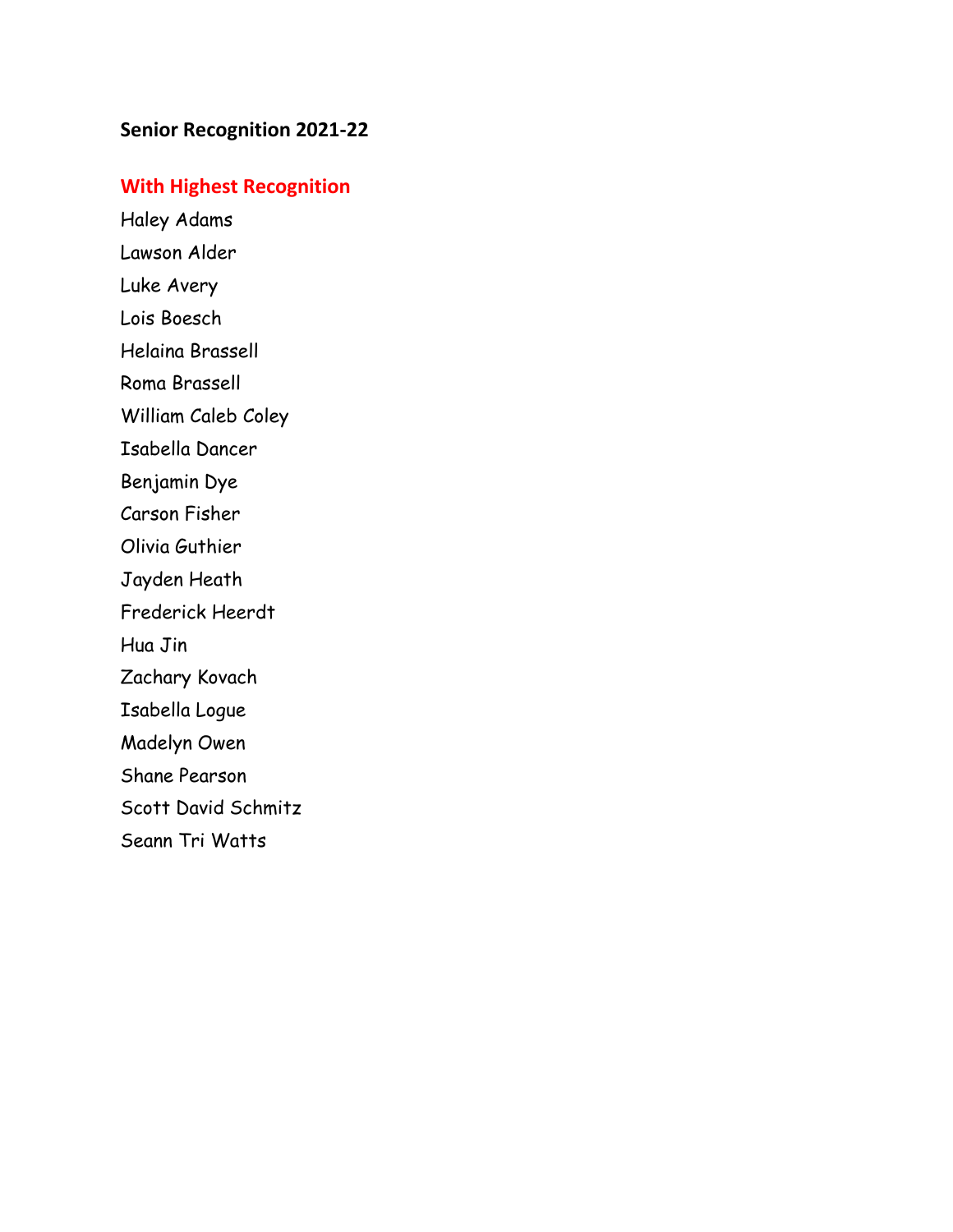### **With High Recognition**

James Kolby Adams John Batson William Becker Isabella Bolen Hannah Grace Brown Larry Donnell Brown Cooper Dean Zachery Dumas Morgan Enders Lillian Fisher Fengjun Han Colin Keeter Michelle Khoury Luke Manning Hailey Martin Bailee McCollum Yasmine Menad Nandana Menon Jensen Moore Kimberly Orellana Nishant Pokharel Charna Quaglia Kylie Clare Sanders Leila Seastrand Samuel Grant Sparrow Sydney Nichole Trammell Gabriel James Vaccaro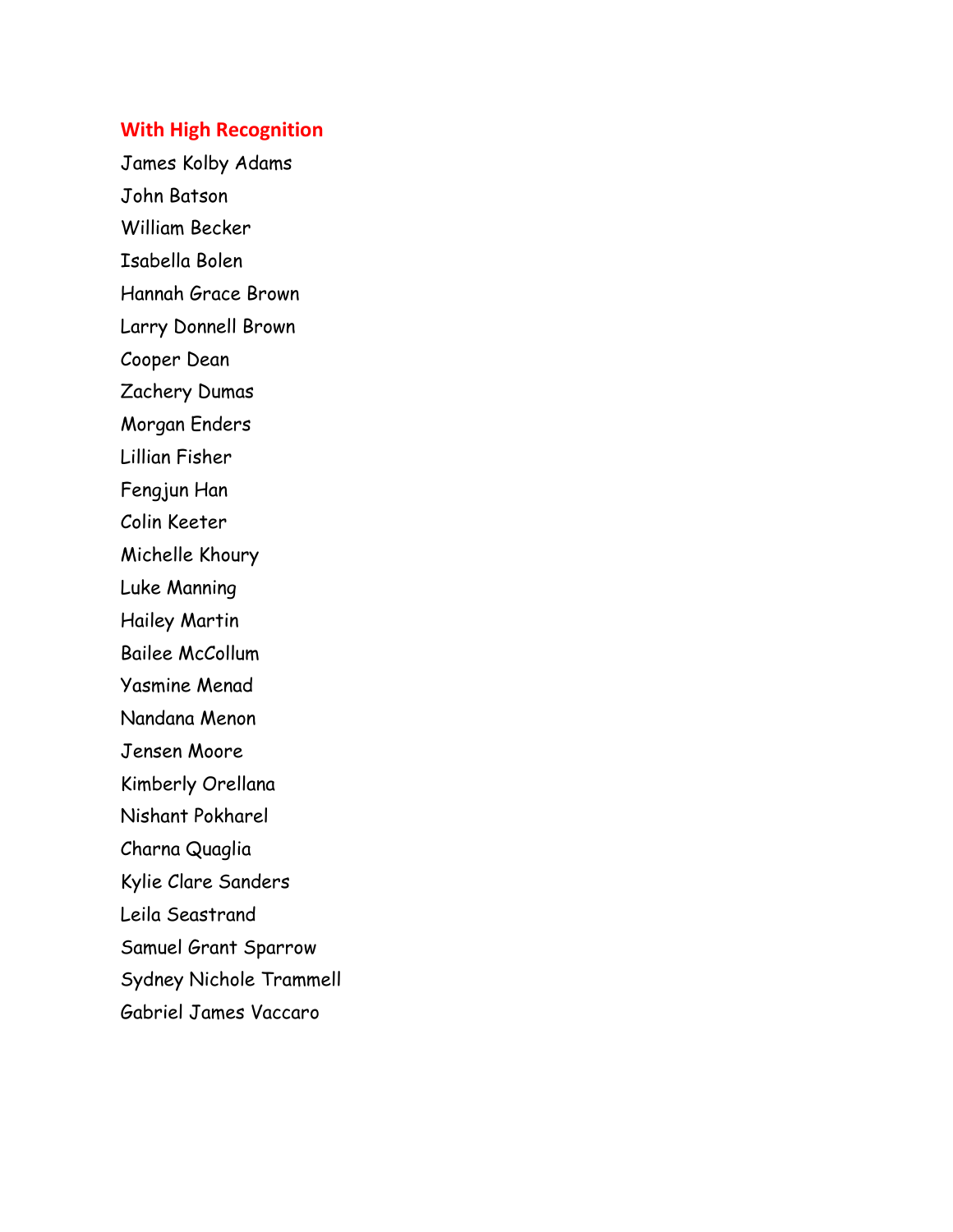### **With Notable Recognition**

Torin Baker Selah Bell Charlotte Bishop Hannah Clark Molly Crockett Taylor Dixon Cheyenne Draper Chet French Hannah Gammons Davis Greenwell Ava Heeren Kaliegh Hubbard Cindy Jaramillo Panchi Thomas Jones Christian Kernell Tamale Lane Ryan Lewis

Austin Lockhart Robert Mabrey IV Isabella McBride Sydney McDaniel Corrine Mitchener Evan Norris Niyati Patel Alyssa Rieger Blakeley Summer Sanders Branden Schwebs Samuel Silverman Brette Taylor Parker Tighe Luke Warrington Sloane Wright Scout Zachariason Joseph Zimmerle